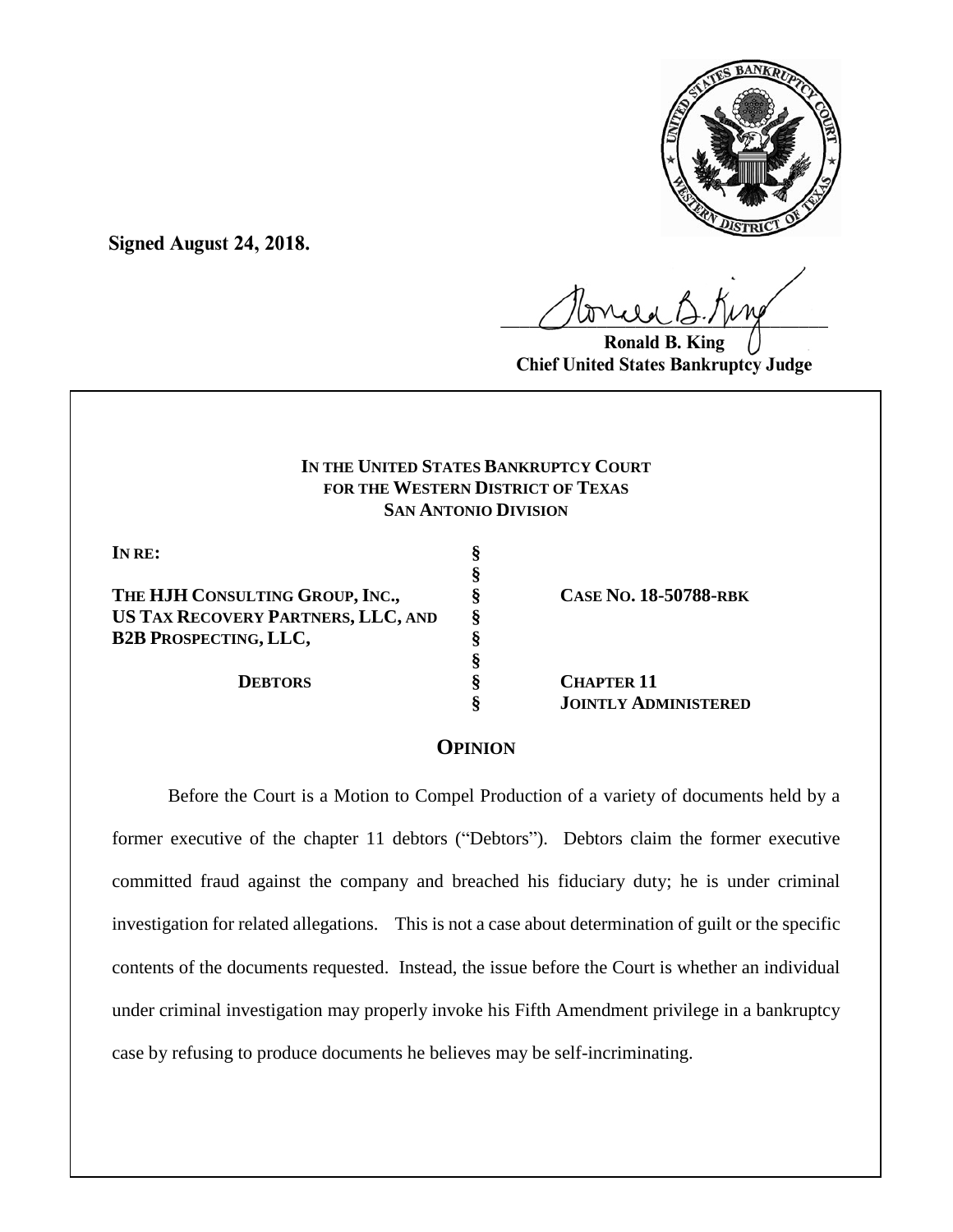The Court finds the Fifth Amendment protections to be extensive, the exceptions to be few, and the invocation here to be both proper and effective. Because the tax returns and W-2 forms fall under an exception to the document production arm of Fifth Amendment protection, the former executive may be compelled to produce them. The Court finds all other requested items to be protected under the Act of Production Doctrine. Accordingly, the Motion to Compel Production is denied except as to the documents found to be required records.

The Court finds that it has jurisdiction to render a final order in this core proceeding pursuant to 28 U.S.C. §§ 157(b) and 1334. Venue is proper under 28 U.S.C. §§ 1408 and 1409. This Opinion constitutes the findings of fact and conclusions of law of the Court pursuant to FED. R. BANKR. P. 7052 and FED. R. BANKR. P. 9014.

#### **BACKGROUND**

Stephen Canty is a former executive of the Debtor entities (The HJH Consulting Group, Inc.; U.S. Tax Recovery Partners, LLC; and B2B Prospecting, LLC); he had significant involvement in and control over the Debtors' accounting functions before he was terminated. Debtors scheduled a claim of unknown value against Mr. Canty for breach of fiduciary duty and fraud, and allege that Mr. Canty manipulated Debtors' accounting records by overstating the amounts in (or existence of) certain accounts receivable. Mr. Canty denies the veracity of the accusations. Mr. Canty and other parties are under criminal investigation for related allegations, and he has retained criminal defense counsel.

Debtors' counsel noticed other parties of their intent to take a Rule 2004 examination of Mr. Canty. Counsel requested production of—and intended to pursue questions regarding documents and communications detailed in forty-two expansively written paragraphs. On May 22, 2018, this Court held an expedited hearing regarding an Objection and Motion to Quash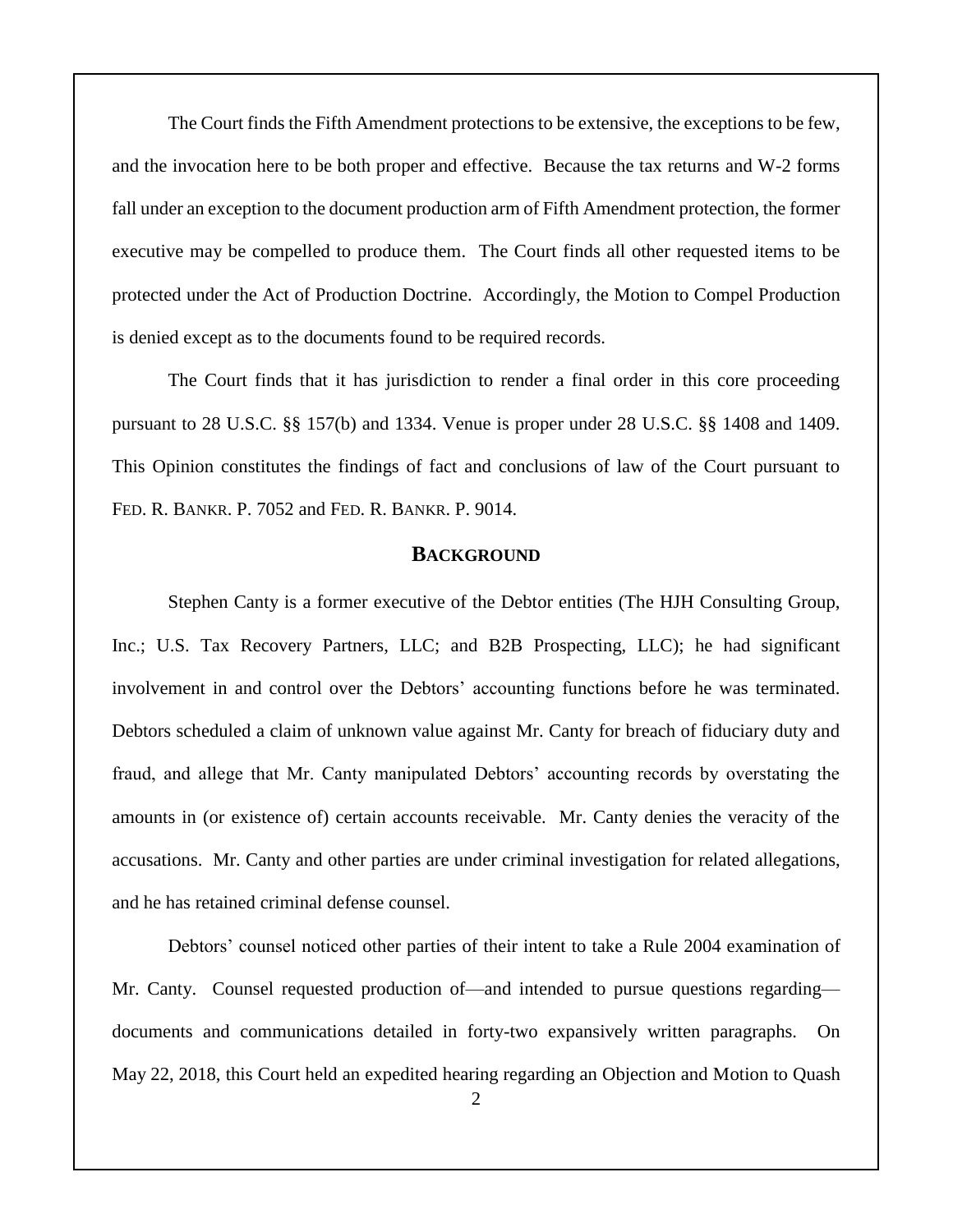the Rule 2004 examination. This Court granted the motion with respect to several lines of intended questioning but allowed questions regarding a limited selection of documents. Those included personal income tax returns; personal bank statements; franchise bank statements; texts and emails between Mr. Canty and Debtors' employees; copies of checks; any documents in Mr. Canty's possession relating to the Debtors; Mr. Canty's franchises' tax returns and bank statements; and an alleged written admission of guilt that Debtors' counsel maintained Mr. Canty had handed another individual and then taken back. (ECF No.  $67$ ).<sup>1</sup> Notably, this Court's order explicitly stated that it did not waive, limit, or impair Mr. Canty's claims to privilege or ability to assert his Fifth Amendment rights.

On June 13, 2018, Debtors' counsel conducted the limited Rule 2004 examination of Mr. Canty. Mr. Canty is an individual and not involved as a representative of a collective entity. Both criminal counsel and bankruptcy counsel for Mr. Canty were present at the examination. He asserted his Fifth Amendment privilege in response to almost every question, including requests for production of documents and written communications. Mr. Canty did respond openly to questions that were patently *not* incriminating, such as requests for his address. More than six weeks later, Debtors' counsel filed a Motion to Compel Production of Documents and request for attorney's fees in connection with the Rule 2004 examination and requested the hearing be expedited.

At the hearing, Debtors' counsel made several allegations regarding the Fifth Amendment privilege, including that Mr. Canty had generally and specifically waived his privilege by not appearing at the hearing on the Motion to Compel. Debtors' counsel also argued that Mr. Canty's

 $\overline{a}$ 

<sup>1</sup> Order Granting Objection and Motion to Quash Rule 2004 Examination, Case No. 18-51788-rbk.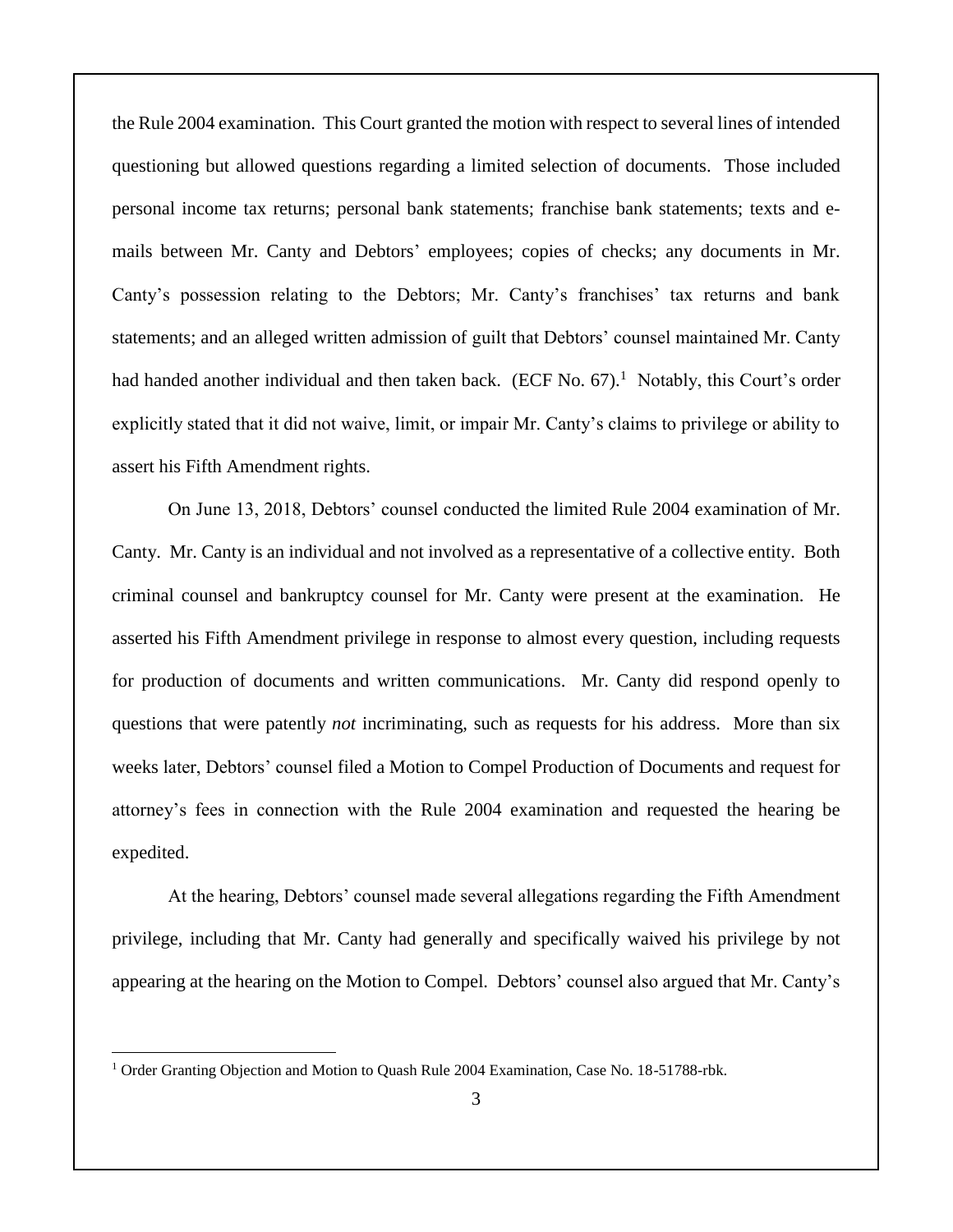invocation of the privilege violated the Court's order regarding the Motion to Quash, and asserted that Mr. Canty additionally waived the privilege as to any texts, e-mails, and other communications because those communications were two-party.

Mr. Canty's bankruptcy counsel argued both the bankruptcy and Fifth Amendment aspects of the opposition to the motion. He maintained that the Act of Production Doctrine protected Mr. Canty's refusal to provide the request documents, not because the contents were privileged, but because the production itself carried the potential to incriminate.

#### **DISCUSSION**

Any court presiding over a civil proceeding that runs parallel to a criminal proceeding must handle motions to compel with tremendous care. Courts must take whatever pains necessary to avoid irreparably damaging a defendant's ability to receive a fair trial. An individual may invoke Fifth Amendment protections in a civil case when a party attempts to compel testimony that might incriminate—or lead to the incrimination of—the individual in a pending or impending criminal case. *Lefkowitz v. Turley*, 414 U.S. 70, 77 (1973).

## **I. Fifth Amendment Analysis**

*A. Individuals May Invoke the Fifth Amendment in Response to Requests for Incriminating Testimony.*

Chief Justice John Marshall was the first to establish that information furnishing a link in the chain of incrimination is protected by the Fifth Amendment privilege. *United States v. Burr*, 25 F. Cas. 38, 40 (C.C.D. Va. 1807). Chief Justice Marshall heard *Burr* with District Court Judge Cyrus Griffin in Virginia. Former Vice President Aaron Burr was charged with treason, and his secretary was called to testify regarding the writing of allegedly subversive letters. *Id.* at 38. The secretary asserted his Fifth Amendment privileges even in response to superficially innocuous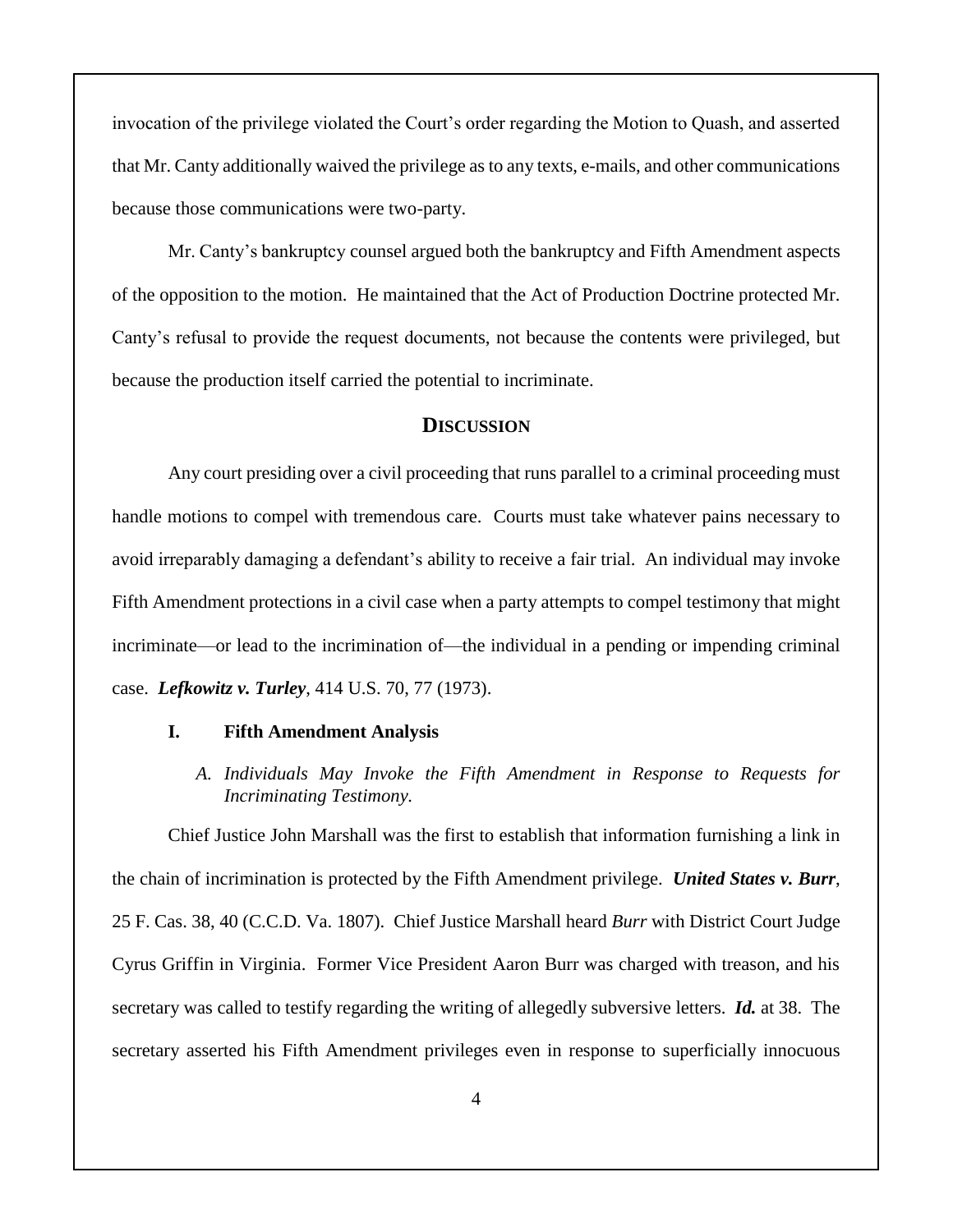questions; the Court approved the approach under the theory that even early testimony on the subject furnished a link in the chain of incrimination. *Id.* at 40. That is, the witness may invoke the privilege when he or she believes the testimony provided may travel down the road of possible self-incrimination.

Fifth Amendment privileges are equally as valid in civil suits as in criminal cases. *McCarthy v. Arndstein*, 266 U.S. 34, 40 (1924) ("The privilege . . . applies alike to civil and criminal proceedings, wherever the answer might tend to subject to criminal responsibility him who gives it."). Likewise, individuals may plead the Fifth Amendment in bankruptcy proceedings. *In re Powers*, 261 F. App'x. 719, 722 (5th Cir. 2008); *Goldstein v. United States*, 11 F.2d 593, 594 (5th Cir. 1926); *In re DG Acquisition Corp.*, 208 B.R. 323, 332 (Bankr. S.D.N.Y. 1997), *aff'd*, 213 B.R. 883 (S.D.N.Y. 1997), *aff'd*, 151 F.3d 75 (2d Cir. 1998); *In re Hulon*, 92 B.R. 670, 673 (Bankr. N.D. Tex. 1988). Unlike in a criminal proceeding, invoking the Fifth Amendment in a civil case allows, but does not require, courts to draw an adverse inference. *Baxter v. Palmigiano*, 425 U.S. 308, 318 (1976). Thus, the invocation in a civil—including bankruptcy—case does not come without a price: individuals must balance the benefit of protection from self-incrimination against the risk of negative inferences in the civil action.

When invoking the privilege against self-incrimination, the defendant must consider each question individually, not operate under a blanket assertion. *Sec. & Exch. Comm'n v. First Fin. Grp. of Tex., Inc.*, 659 F.2d 660, 668 (5th Cir. 1981). If the privilege is not challenged, the invocation stands. If the privilege is challenged, the court may rule on the issue immediately or the defendant may request an *in camera* examination where he or she may explain the privilege's applicability. *Sec. & Exch. Comm'n v. Farmer*, 560 F. App'x. 324, 327 (5th Cir. 2014). The defendant may wish to appeal on a sealed record should the invocation be overruled.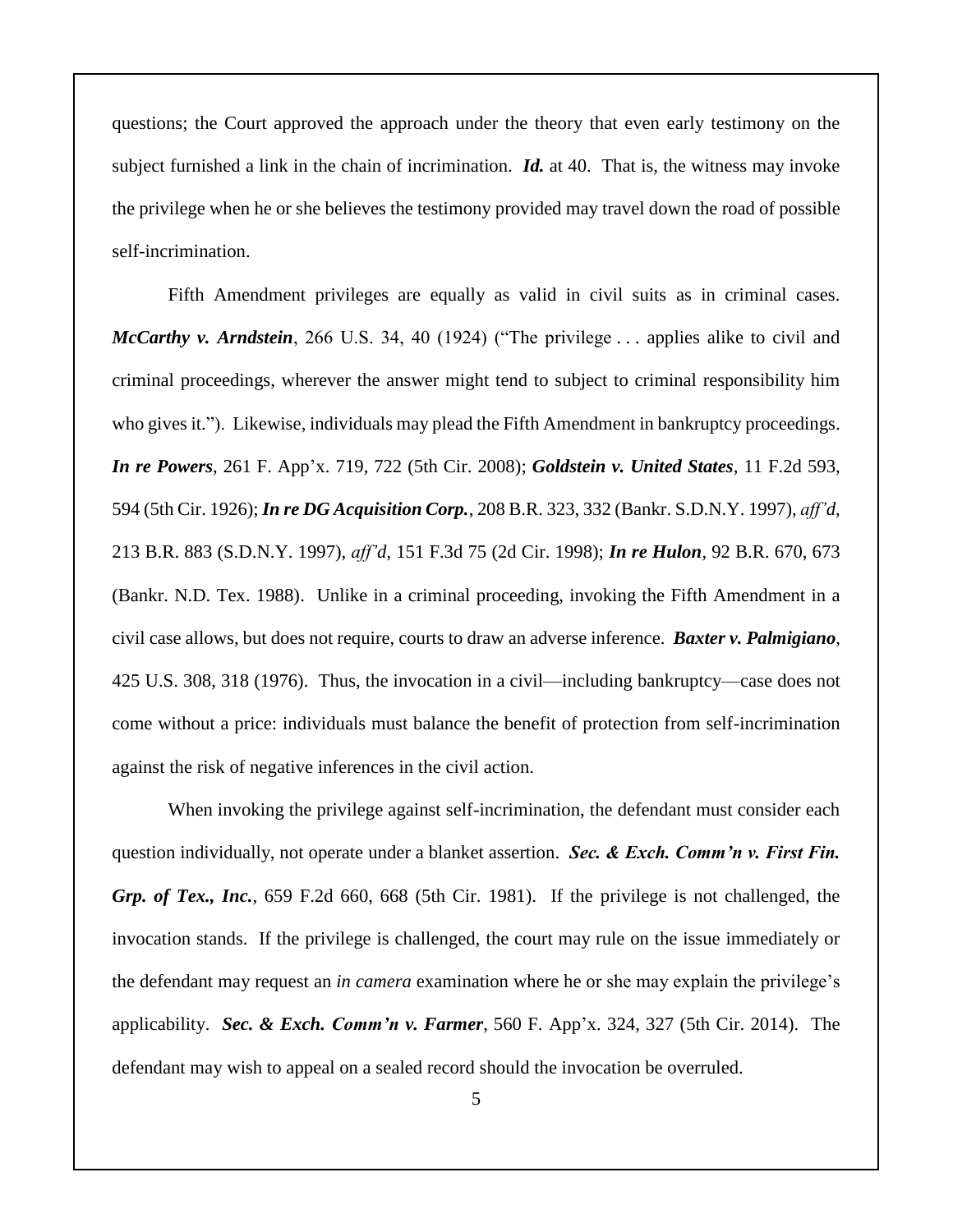*B. Parallel Criminal and Civil Proceedings Prompt Civil Courts to Take Extra Care Regarding Motions to Compel.*

Where civil and criminal proceedings run parallel and concern exists that discovery in the civil case might reveal inculpatory evidence, parties and courts must coordinate proceedings to maximize discovery without jeopardizing the rights of the defendant. Liberal civil discovery procedures are not to be used as a "back door" to access information beyond the reach of criminal discovery. *In re Eisenberg*, 654 F.2d 1107, 1113 (5th Cir. 1981). Even if the investigating entity in the criminal trial is not a party in the civil trial, incriminating information in the civil proceeding may be passed along to a prosecutor, and testimony may be admissible in the criminal trial as an admission by a party-opponent. FED. R. EVID. 801(d)(2). Therefore, in some instances, discovery should be deferred, questions must be omitted, or the proceeding should be stayed. On balance, administrative policy gives more weight and deference to the criminal proceeding. *Campbell v. Eastland*, 307 F.2d 478, 487 (5th Cir. 1962).

If criminal charges have not yet been filed, courts are often reluctant to grant a full stay unless there exist indicia that an indictment is inevitable, or unless special circumstances exist including the extent of issue overlap in the cases, status of the cases, and private interests of the parties—that suggest a stay is necessary to avoid substantial and irreparable prejudice. *United States v. Little Al*, 712 F.2d 133, 136 (5th Cir. 1983); *United States ex rel. Gonzalez v. Fresenius Med. Care N. Am.*, 571 F. Supp. 2d 758, 762 (W.D. Tex. 2008); *Dominguez v. Hartford Fin. Servs. Grp., Inc.*, 530 F. Supp. 2d 902, 905 (S.D. Tex. 2008). Here, Mr. Canty is neither a debtor nor a creditor, so the entire bankruptcy proceeding need not be stayed to avoid prejudice to his criminal proceeding; instead, discovery as to his financial circumstances and his prior involvement with the Debtors will be strictly limited.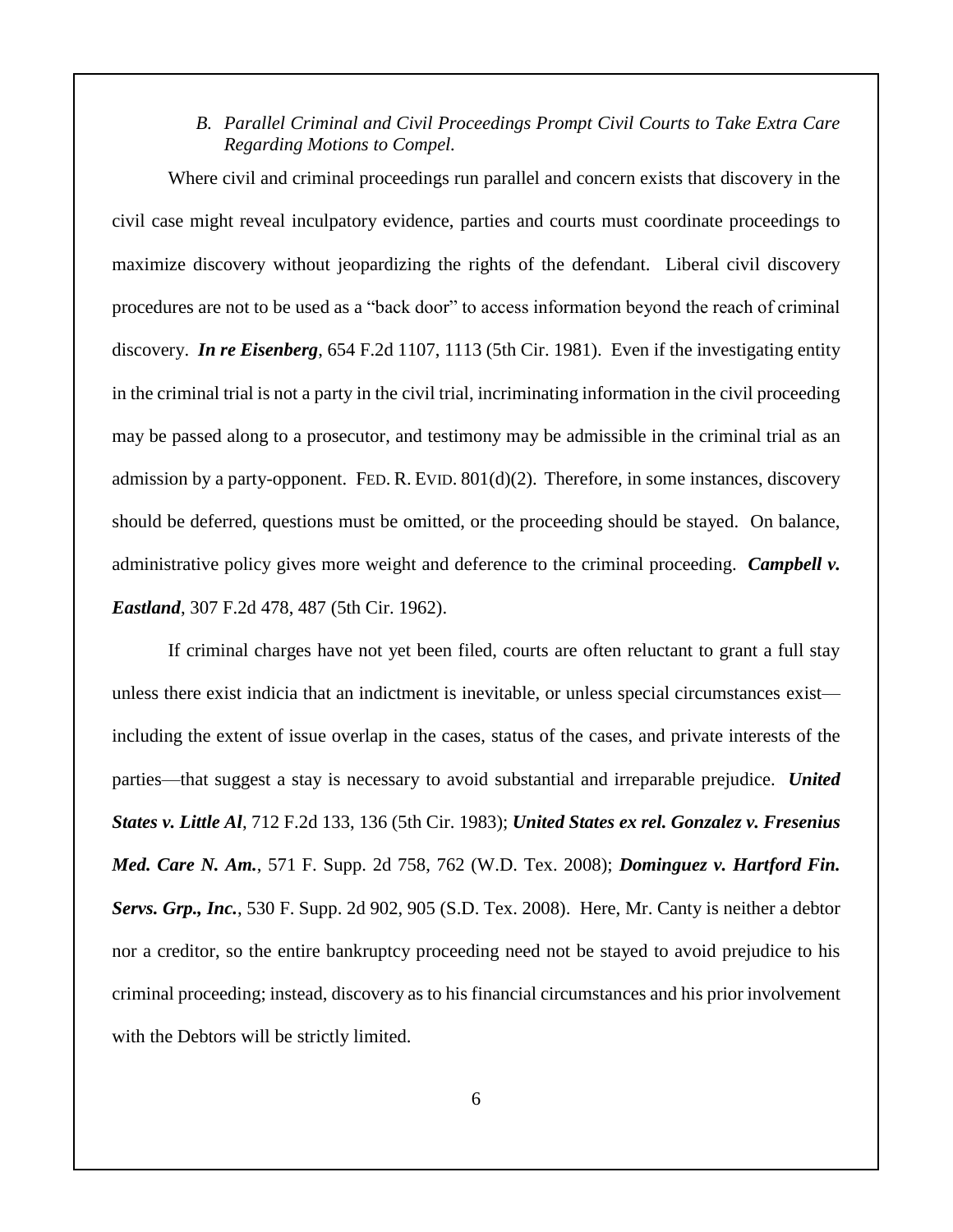*C. The Act of Production Doctrine Extends Fifth Amendment Protection to Cover Select Documents in Addition to Oral Testimony, with Some Exceptions.*

Compelled document production has the potential to be precisely as incriminating as compelled oral testimony. *See Bellis v. United States*, 417 U.S. 85, 87 (1974) ("It has long been established, of course, that the Fifth Amendment privilege against compulsory self-incrimination protects an individual from compelled production of his personal papers and effects as well as compelled oral testimony.").Fifth Amendment protections are explicitly extended to protect individuals from being compelled to personally produce documents if the production itself would have testimonial aspects that could be self-incriminating. *Fisher v. United States*, 425 U.S. 391, 410 (1976). This ruling was developed further in *United States v. Hubbell*, 530 U.S. 27 (2000), where the Supreme Court held that the act of production itself may implicitly communicate statements of fact, such as the existence of documents, the defendant's possession and control of the documents, and the documents' authenticity. *Id.* at 36. This is referred to as the Act of Production Doctrine. *Farmer*, 560 F. App'x. at 326.

To qualify as protected, it is not necessary for the documents to be incriminating or for the information contained to be directly inculpatory. *Hubbell*, 530 U.S. at 38. It is essential, however, for the individual to believe (and be able to demonstrate *in camera*, if necessary) that there is a "real and substantial risk" that the information may tend to incriminate or lead to incrimination. *In re Sambrano Corp.*, 441 B.R. 562, 566 (Bankr. W.D. Tex. 2010).

Broad requests for production likewise do not save a subpoena or motion to compel; nets that are widely cast (e.g., "all bank records") are still often quashed to protect the defendant. *Hubbell*, 530 U.S. at 44–45; *United States v. Doe*, 465 U.S. 605, 607 n.3 (1984). To compel production or enforce the subpoena, a party must demonstrate that the desired documents fall into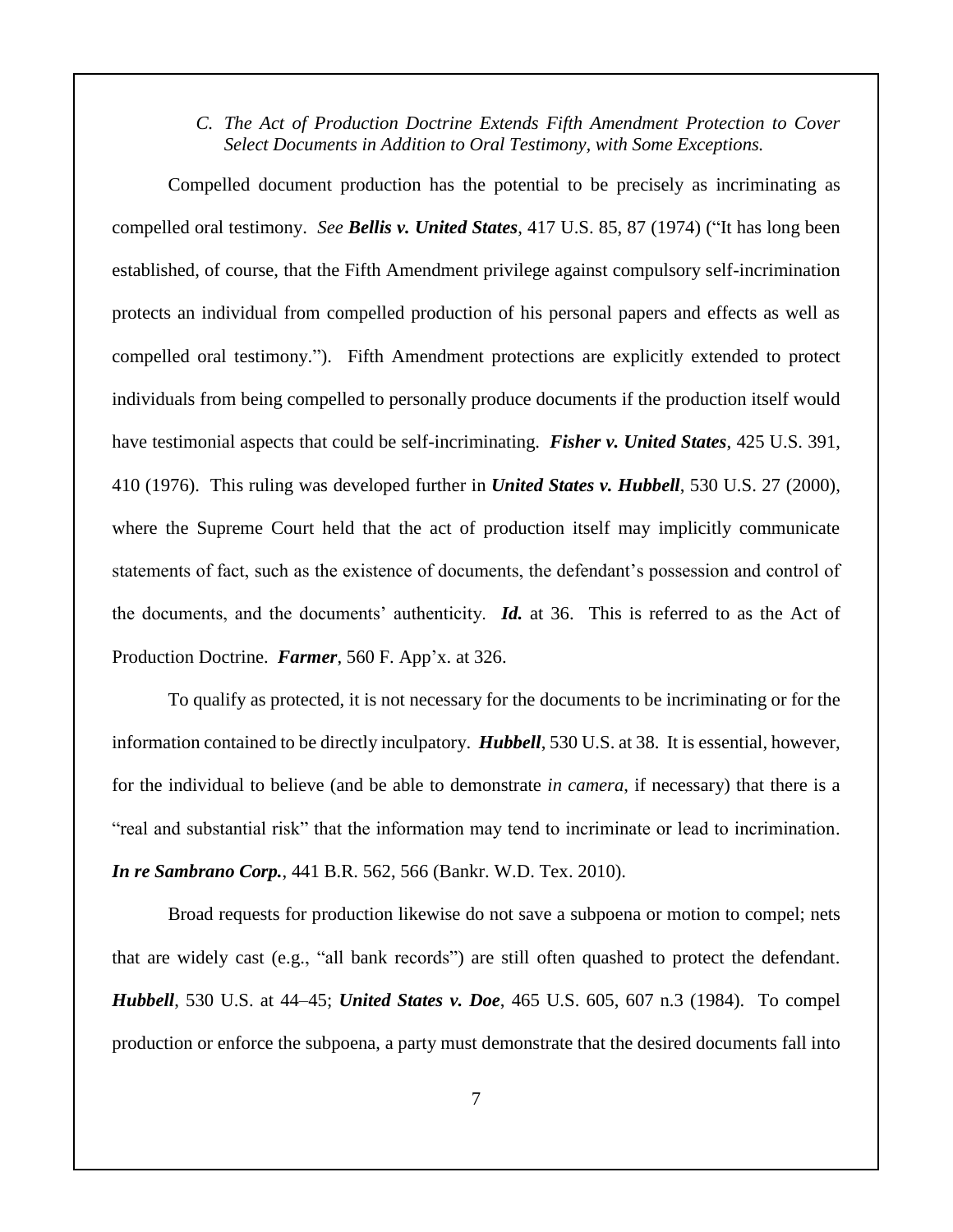an exception to the Act of Production Doctrine. The primary exceptions are the Foregone Conclusion Doctrine and the Required Records Doctrine.

#### i. The Foregone Conclusion Doctrine

While the personal production of documents often has a testimonial aspect through the verification of possession, existence, and authenticity, the Fifth Amendment privilege does *not*  apply where the existence and location of particular documents is a "foregone conclusion." *Fisher*, 425 U.S. at 411. When those testimonial elements are absent—control and authenticity are not at issue—the matter is not one of testimony, but merely of surrender. *Id.* For example, where the IRS knows an accountant prepared documents and delivered them, but is not requesting that the taxpayer authenticate or verify them, the risk of self-incrimination is almost nonexistent, absent additional facts. The existence was already known, and the authenticity is verified through the accountant who created the document instead of through the taxpayer defendant. *See Hubbell*, 530 U.S. at 44–45 (discussing *Fisher*).

The burden in the Foregone Conclusion Doctrine is on the party moving to compel; there is an evidentiary predicate to be laid. The moving party must demonstrate the document's existence and possession are, indeed, foregone conclusions not requiring any declaration of control, authenticity, or actuality. To do so, the moving party must establish its prior awareness and bears the burdens of production and proof on the questions of possession and existence of the documents. *In re Sambrano Corp.*, 441 B.R. 562, 570 (Bankr. W.D. Tex. 2010) (citing *In re Grand Jury Subpoena*, 383 F.3d 905, 910 (9th Cir. 2004)). No such foundation is built in this case; the Foregone Conclusion Doctrine does not apply.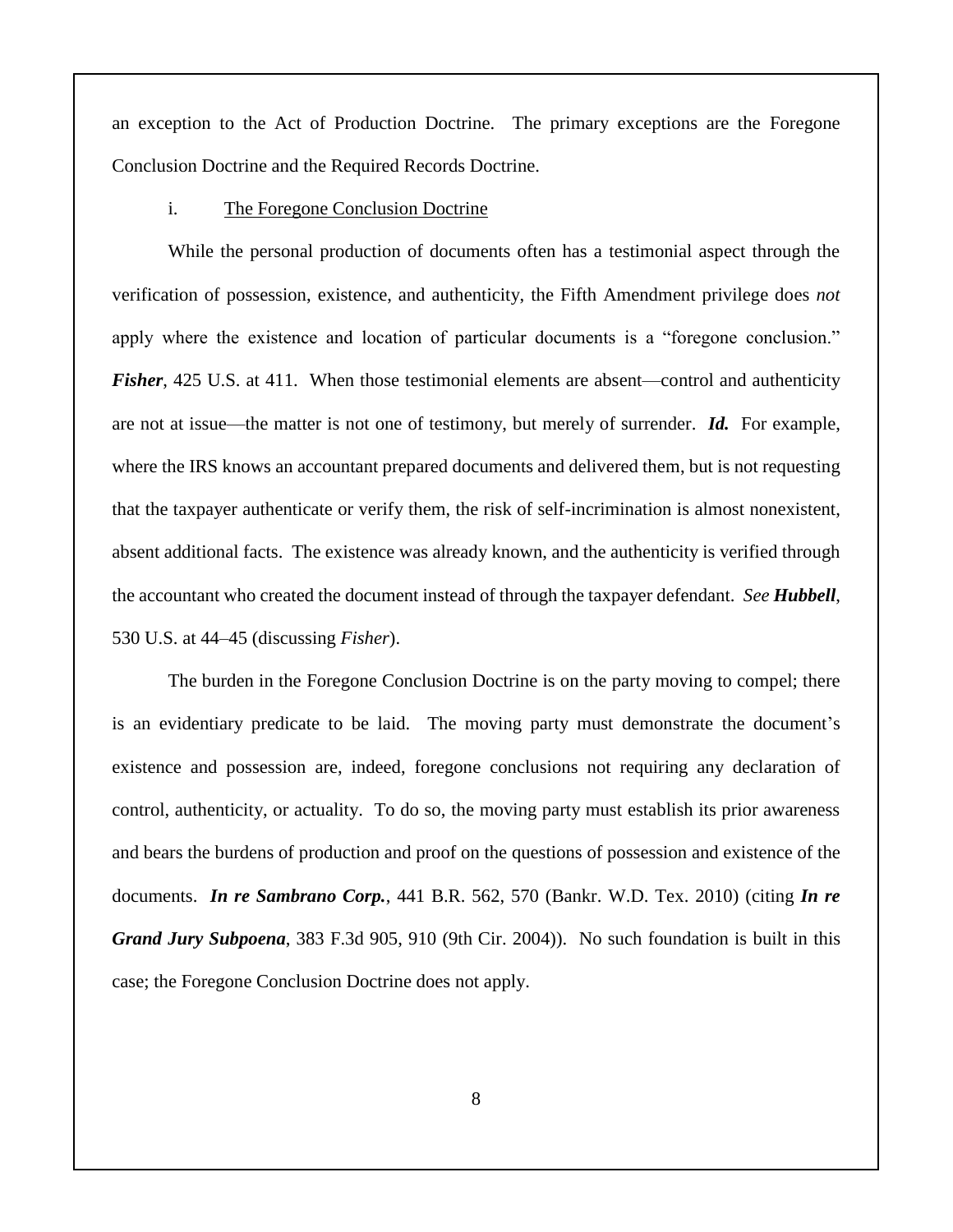ii. The Required Records Doctrine

The Required Records Doctrine developed in *Shapiro v. United States*, 335 U.S. 1 (1948), and the Supreme Court has since crystallized three conditions that exempt such a record from Fifth Amendment protection:

> [F]irst, the purposes of the United States' inquiry must be *essentially regulatory*; second, information is to be obtained by requiring the preservation of records of a kind which the regulated party has *customarily kept*; and third, the records themselves must have assumed "*public aspects*" which render them at least analogous to public documents.

*Grosso v. United States*, 390 U.S. 62, 67–68 (1968) (emphasis added). At least four circuits, including the Fifth, have concluded the Required Records Doctrine mandates production of foreign bank account records defendants were required to keep under Treasury Department regulations governing offshore banking. *United States v. Chabot*, 793 F.3d 338, 349 (3d Cir. 2015); *In re Grand Jury Subpoena*, 696 F.3d 428, 436 (5th Cir. 2012); *In re Special Feb. 2011–1 Grand Jury Subpoena Dated Sept. 12, 2011*, 691 F.3d 903, 909 (7th Cir. 2012); *In re M.H.*, 648 F.3d 1067, 1079 (9th Cir. 2011). It follows, of course, that records *not* required by law to be kept or disclosed to a public agency are protected. *Doe*, 465 U.S. at 607 n.3.

*Doe*, particularly relevant to the present inquiry, involved five subpoenas served on the owner of a sole proprietorship. *Id.* at 606. The subpoenas demanded production of: (1) years of telephone records of defendant's companies; (2) years of bank records pertaining to several of defendant's accounts; (3) virtually all business records of the prior four years, including general ledgers, bills, invoices, receipts, canceled checks, tax returns, purchases, payroll, financial statements, and accounts receivable ledgers; (4) all company correspondence, bids, bonds, and company contracts; and (5) offshore bank account information, including all bank statements and canceled checks. *Id.* at 606–07. The defendant moved to quash, and the district court granted the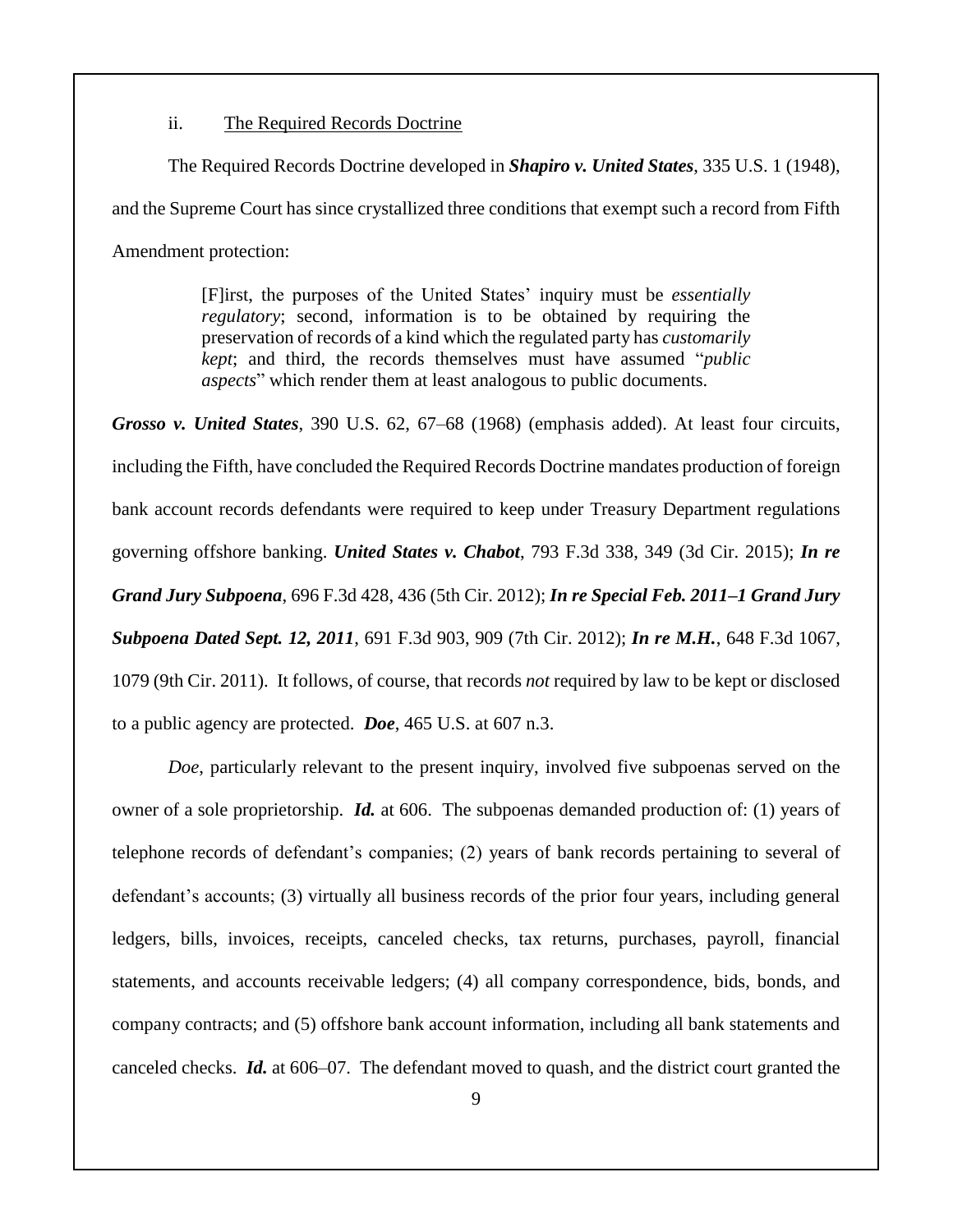motion except with respect to those documents and records required by law to be kept or disclosed to a public agency. *Id.* at 607. The district court specifically identified tax returns and W-2 statements as examples of such documents, and the defendant did not challenge that identification. *Id.* at 607 n.3. Therefore, the Supreme Court limited its holding only to documents and records that regulatory law did not require an individual to keep or disclose. *Id.* While the Supreme Court found that the contents of the quashed documents were not privileged, it agreed with the district court that the act of their production was protected by the Fifth Amendment, and it would therefore be improper to compel production of any documents that did not fall under the required records exception.

Importantly, neither the Required Records Doctrine nor the Foregone Conclusion Doctrine should be read as excepting business records that proprietors might be generally assumed to keep. The Supreme Court made clear in *Hubbell* that where there is no prior knowledge of the existence or whereabouts of documents, a compelling party cannot argue that "a businessman such as respondent will always possess general business and tax records that fall within the broad categories described in this subpoena." *Hubbell*, 530 U.S. at 45. The documents must be either previously known about and have no issue of authenticity (Foregone Conclusion), or required by law to be kept or disclosed to a public agency (Required Records).

The defendant in *Doe* was not required to produce his communications, bank records, ledgers, and so forth, but was instead only ordered to produce his required records, including tax returns. This situation mirrors this case, both in the breadth of the documents requested and the argument regarding content privilege as compared to production privilege. This Court's ruling today also mirrors the *Doe* ruling: arguably, not all of the requested documents have privileged contents, but the vast majority are not required records and their production possesses a testimonial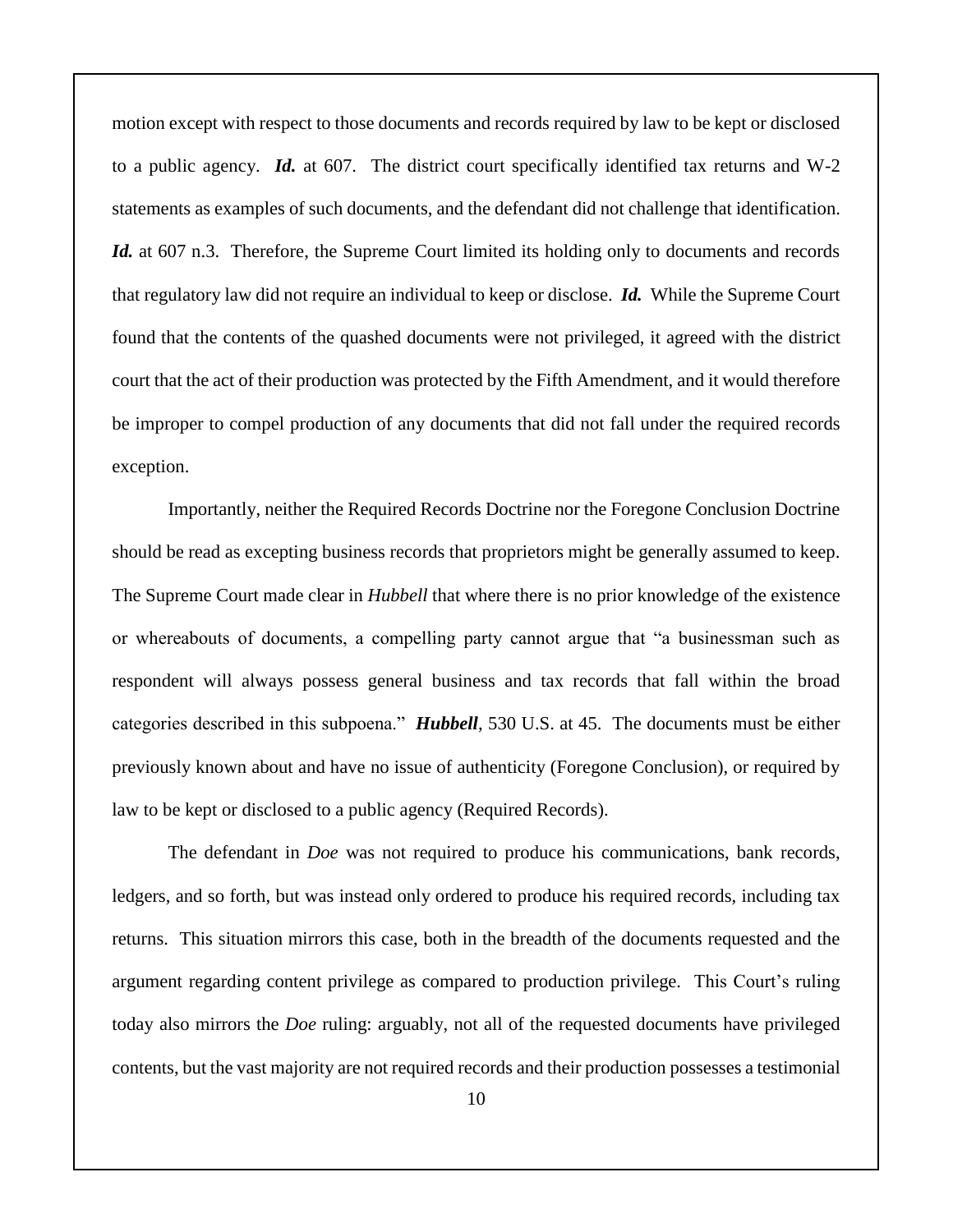aspect. This Court concludes, however, that Mr. Canty's recent tax records and W-2 forms are properly identified as required records; he may be compelled to produce strictly those materials.

#### **II. Application**

 Mr. Canty invoked his Fifth Amendment privilege to protect against self-incriminating testimony—orally or through production—regarding, among other things, records and communications related to his pending criminal investigation. During his Rule 2004 examination he plainly did not make a blanket assertion of privilege, as he willingly answered basic questions regarding his name and address. Mr. Canty's invocation of his privilege regarding both testimony and documents is proper, but he may be compelled to produce a select few documents under the Required Records Doctrine.

## *A. Waiver*

Debtors' argument that Mr. Canty waived the privilege by not appearing—apparently to re-invoke the Fifth Amendment—at the hearing on the Motion to Compel is not well taken. Mr. Canty invoked his privilege clearly and concisely at the Rule 2004 examination, by Debtors' own admission and to Debtors' unambiguous displeasure. There was no requirement for Mr. Canty to again appear to affirm his intent to invoke his right against self-incrimination with respect to precisely the same documents. Indeed, the Supreme Court for more than a century has admonished courts to "indulge every reasonable presumption against waiver of fundamental constitutional rights." *Emspak v. United States*, 349 U.S. 190, 198 (1955) (discussing the Fifth Amendment privilege); *Hodges v. Easton*, 106 U.S. 408, 412 (1882) (establishing this principle for all fundamental rights). Mr. Canty made no waiver, specifically or generally.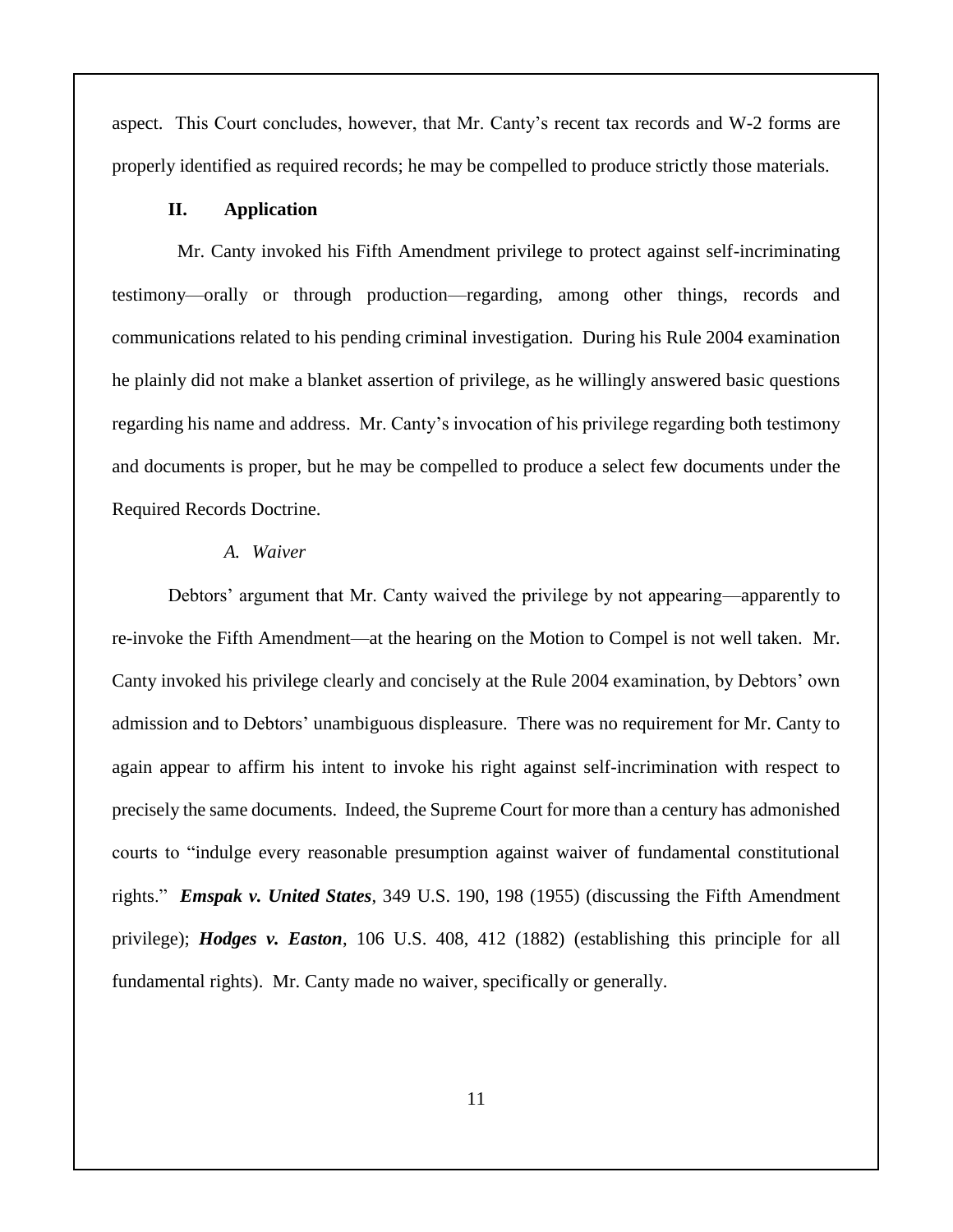## *B. Order Violation*

Debtors argue that Mr. Canty violated the Court's order regarding the Motion to Quash in which the Court detailed the documents about which counsel may inquire at the Rule 2004 examination—by refusing to produce documents enumerated in the order. The order quashes several requests for documents and limits the breadth of other requests. The order makes clear that nothing in it is "is intended to waive, limit or otherwise impair any of Canty's claims to privilege or to assert his rights under the Fifth Amendment to the Constitution." (ECF No. 67). Mr. Canty in no way violated this Court's order by refusing to produce potentially selfincriminating documents.

## *C. Testimonial Aspects and Privilege*

Debtors quoted selectively from *Fisher* to support the proposition that there is no Fifth Amendment privilege for document production, but Debtors mistake the holding of the case. The Supreme Court in *Fisher* reinforced the Act of Production Doctrine, but the defendant did not benefit from the protection, as his situation did not involve testimony. The subpoena in question was not for the taxpayer's own documents and did not require production of his records. The Court concluded the Fifth Amendment did not shield a taxpayer from producing accountant's records in the possession of a third party. Because production of such records would express only that the taxpayer believed the documents to be the same as those described in the subpoena, not that the taxpayer believed the papers were accurate or properly authenticated, there was no threat of incrimination. *Fisher*, 425 U.S. at 413–14. Mr. Canty's case is notably different in that the production requests are for private documents and communications in his possession.

Debtors additionally maintain that the contents of documents and communications are not privileged or confidential; therefore, the materials are unprotected by the Fifth Amendment.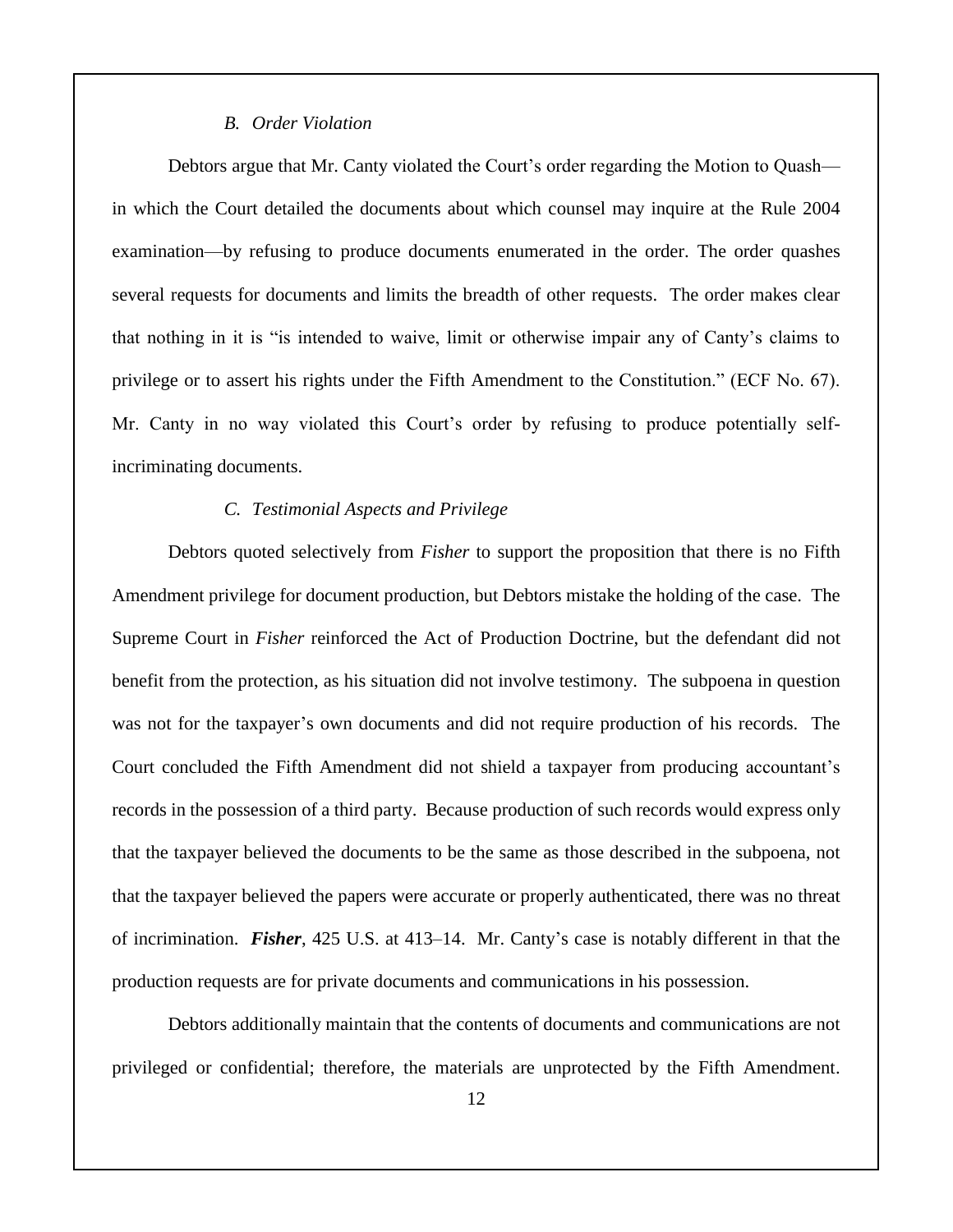Broadly, this position erroneously conflates the standards for attorney-client privilege or work product with the standard for Fifth Amendment document protection. The Act of Production Doctrine specifies that production itself is the testimonial—and therefore protected—aspect; it is not required that the contents of the document be privileged. *Doe*, 465 U.S. at 617; *Fisher*, 425 U.S. at 410.

This Court found it unnecessary to conduct an *in camera* review of the documents Mr. Canty sought to protect; the potential testimonial aspects are plain. Debtors requested a host of communications—many with Debtors' own employees, presumably more willing sources for the communications in question—and financial documents from a former executive under criminal investigation for allegations related to financial activities involving the Debtors. The Court need not engage in mental gymnastics or examine each document in detail to find that Mr. Canty's belief in the real and substantial risk of incriminating testimony is reasonable.

#### *D. Exceptions*

The Supreme Court in *Doe* offered tax returns and W-2 forms as examples of required records that would fall outside a proper motion to quash. *Doe*, 465 U.S. at 607 n.3. This Court agrees and applies that identification here. Of the requested documents that survived the Motion to Quash, two items fall in part under the Required Records Doctrine. One requests personal income tax returns from the last seven years; the other broadly requests all tax returns and legal and financial documents related to the Canty franchises (including e-mails and bank account information). The former will be reduced to tax returns from the last four years; the latter must be strictly limited to the tax returns and W-2 forms related to Mr. Canty's franchises. All other requests to compel production are unequivocally denied.